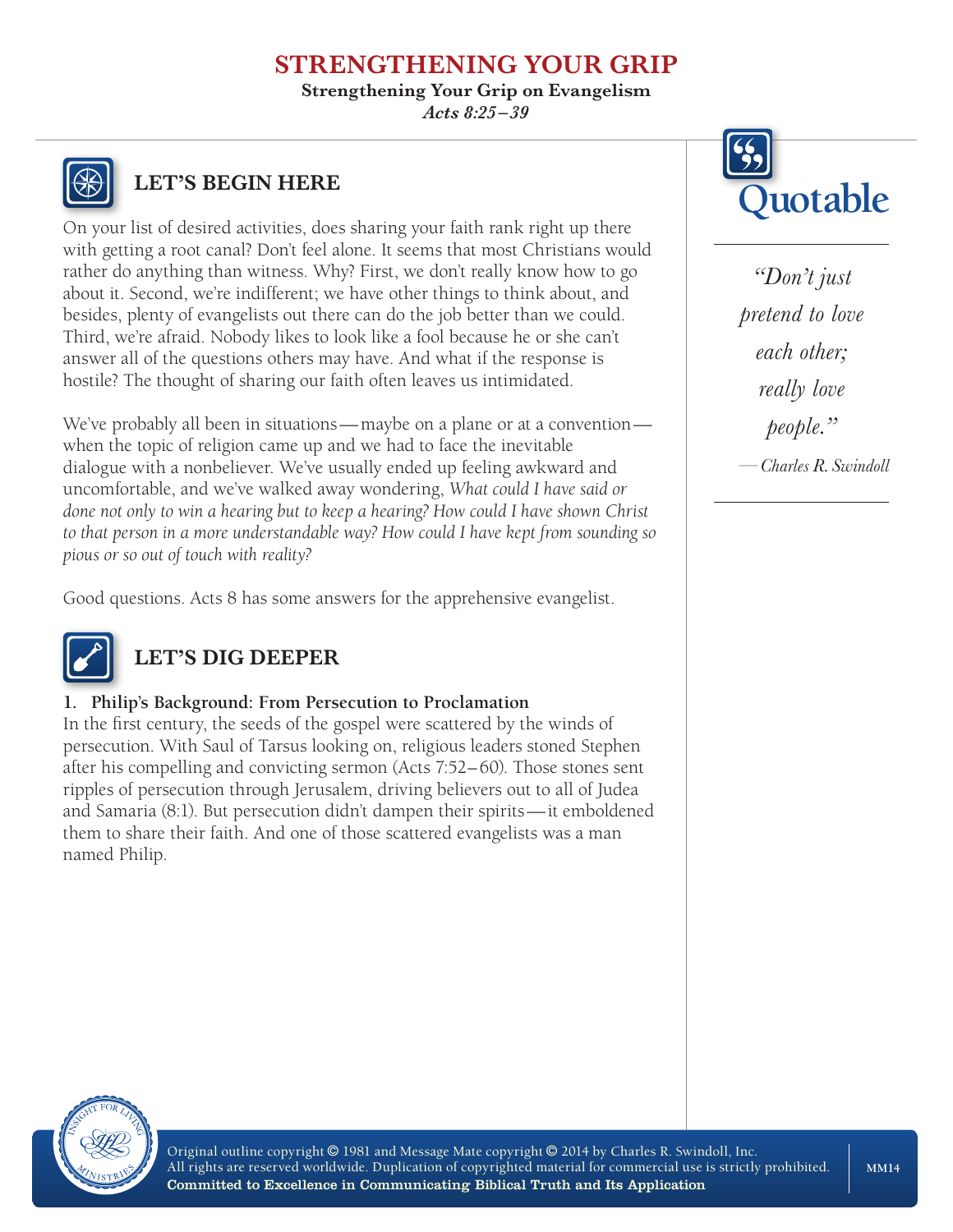#### **Strengthening Your Grip on Evangelism**

*Acts 8:25 –39*

#### **2. Philip's Person-to-Person Experience (Acts 8:25–39)**

Through Philip, God had stirred up a revival in Samaria (Acts 8:5–13). When the apostles heard that he was up to his ears in new believers, they dispatched Peter and John to help him (8:14–25). Their ministry blossomed, and people started to grow in the love of God. But instead of leaving Philip in this flourishing ministry, God uprooted Philip and sent him on a mission on a desert road. We can learn six principles from Philip's encounter with the Ethiopian eunuch.

- 1. **Sensitivity:** When the angel of the Lord told Philip to take a trip to a desert road, Philip not only heard the message, he also obeyed immediately (8:26–27).
- 2. **Availability:** Availability focuses on our actions, going wherever God leads. God led Philip to a royal official poring over the prophet Isaiah's words (8:27–29).
- 3. **Initiative:** When Philip heard the Ethiopian official reading from Isaiah 53, he took the initiative to ask an insightful question and spark a spiritual conversation (8:30).
- 4. **Tactfulness:** Philip treated the Ethiopian eunuch with respect, courtesy, and dignity. He lovingly led the eunuch through the words of Isaiah to Christ Himself (8:31–34).
- 5. **Precision:** Starting with the eunuch's frame of reference, Isaiah 53, Philip shared the gospel and kept the conversation focused on Christ (8:35).
- 6. **Decisiveness:** After trusting the Spirit to work in the eunuch's heart, Philip helped him understand that following Christ involves making a clear decision (8:36–38).

### **A CLOSER LOOK** *Are You Available?*

Many believers struggle with the task Jesus gave to His followers right before He ascended into heaven—to tell others the truth about who He is and what He has done for us (Matthew 28:19 –20; Acts 1:8). As we seek to obey, our tendency is to focus on ourselves—especially on our fears or expectations regarding what might happen. God has called us to step outside of our comfort zones and to see the world from someone else's perspective. We need to make ourselves available for the opportunities that arise. Our availability begins with a sensitivity to God's leading in our lives. Like Philip, we must be willing to go where God leads (Acts 8:27). Jesus constantly made Himself available to others in His ministry. He was also aware of the needs of those around Him. Likewise, we should be attentive to the needs of people around us—physical, emotional, and spiritual. Will we follow His example?



Original outline copyright © 1981 and Message Mate copyright © 2014 by Charles R. Swindoll, Inc. All rights are reserved worldwide. Duplication of copyrighted material for commercial use is strictly prohibited. Committed to Excellence in Communicating Biblical Truth and Its Application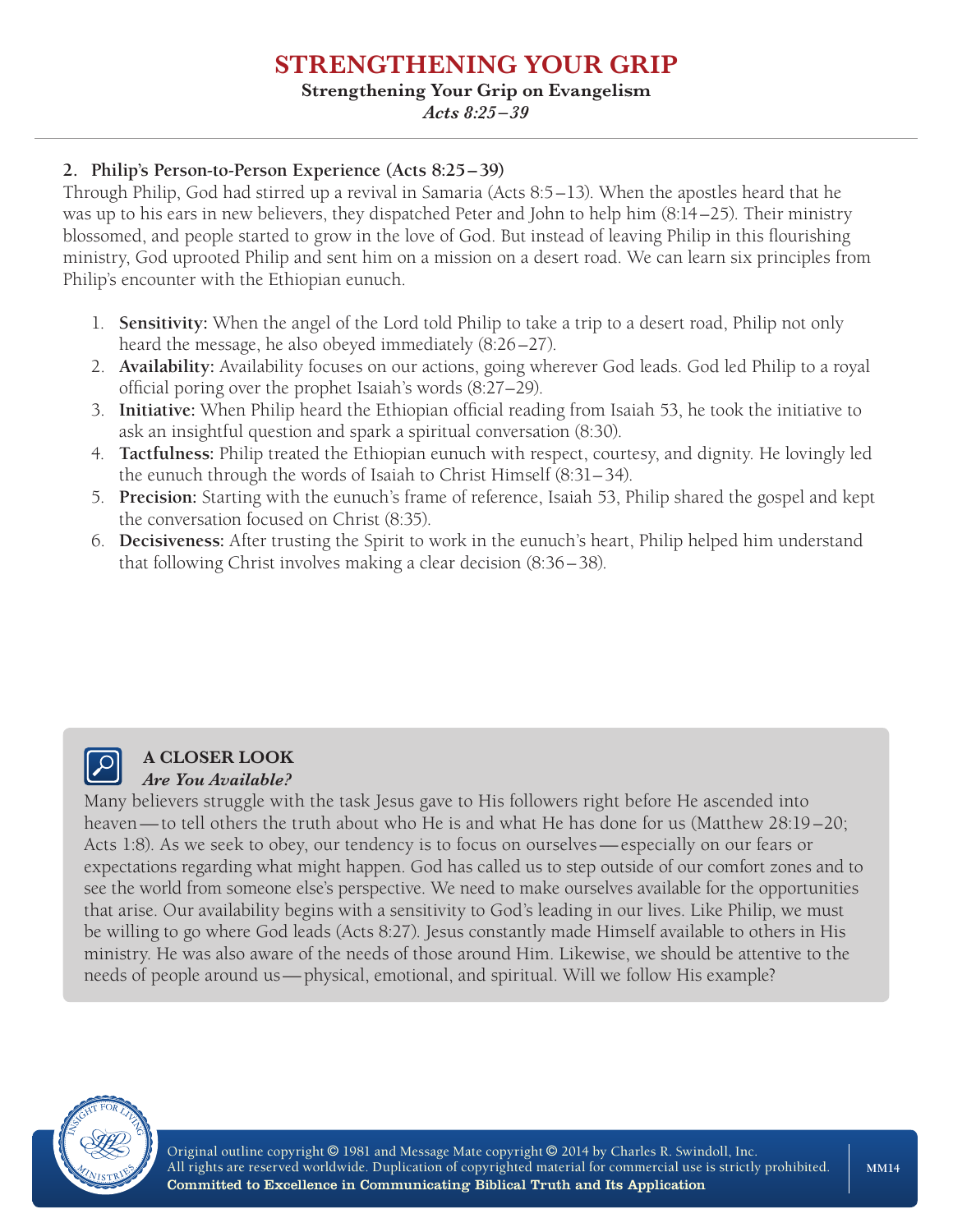#### **Strengthening Your Grip on Evangelism**

*Acts 8:25 –39*



**LET'S LIVE IT**

Many evangelism-shy Christians just want to be silent partners, winning the world to Christ by living godly lives and keeping their mouths shut. While living a godly life forms the foundation for sharing the gospel with others, we must still share the message of Christ with our words.

God has placed you where He has placed no one else. No one in the world has the same network of relationships that you have. God hasn't put you in those places merely to model the truth. Listen for the voice of the Spirit to whisper in your ear, and follow Him wherever He leads.

**If someone were to ask you to show him or her what the Bible says about salvation, could you do it? Take some time to write out a gospel presentation using some of these passages: Genesis 3:9–11; Isaiah 53; John 3:1–17; Acts 4:8–12; Romans 5:6–21; 1 Corinthians 15:1–8; Galatians 2:16; and Ephesians 2:1–10. (You can also write out your personal testimony and incorporate some of these verses.)**